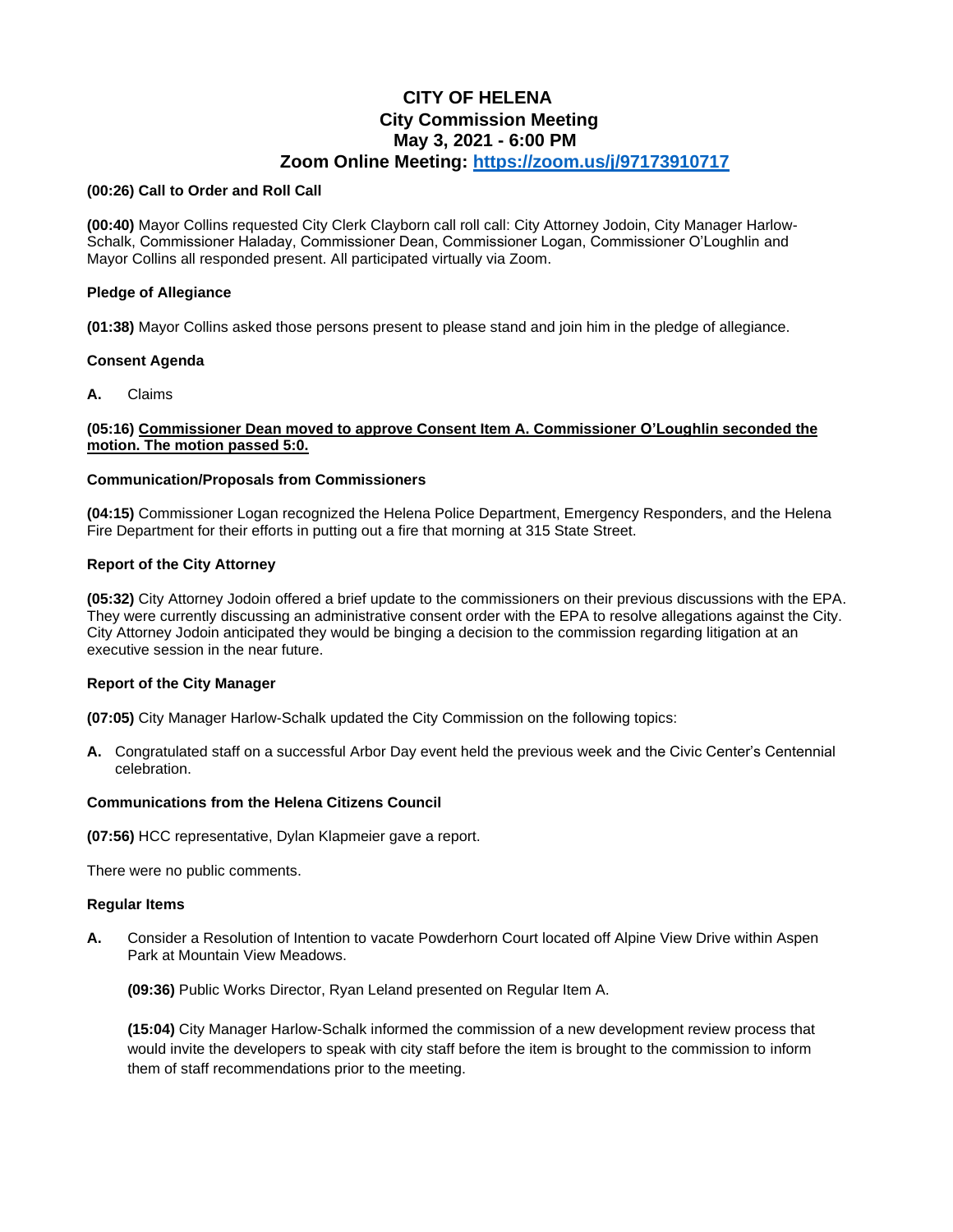Discussion was had between City Manager Harlow-Schalk, Director Leland, and the commission regarding the city's recommendation to approve the resolution of intent to vacate Powderhorn Court as well as the recommendation to waive the transfer fee of \$43,691 due to the property currently being undeveloped.

# **(21:11) Commissioner Dean made a motion to consider waiving the transfer fee of \$43,691 and approve a Resolution of Intention to vacate Powderhorn Court located off Alpine View Drive within Aspen Park at Mountain View Meadows. If approved a public meeting will be set for May 17, 2021. Commissioner Haladay seconded the motion.**

**(22:22)** The applicant, Mark Runkle offered public comment in favor of the resolution.

**(24:38)** The project engineer, Jeff Larson offered public comment in favor of the resolution.

No further public comments.

# **(26:27) The motion carried 5:0.**

**B.** Consider a Final Plat for the Anderson Village Major Subdivision creating 18 lots from 5.76 acres and to accept the dedication to the City of the property and public improvements so designated thereon, for property legally described as Lots 8, 9 & 13 of the Anderson Business Park Subdivision as shown in COS#3050024, in the records of the Clerk and Recorder of Lewis and Clark County, Montana.

**(27:29)** Community Development Director, Sharon Haugen introduced staff that would present on Regular Item B.

**(27:44)** City Planner II, Michael McConnell presented on Regular Item B.

**(32:12)** There were no public comments.

**(32:25) Commissioner Haladay made a motion to approve the Final Plat for the Anderson Village Major Subdivision creating 18 lots from 5.76 acres and to accept the dedication to the City of the property and public improvements so designated thereon, for property legally described as Lots 8, 9 & 13 of the Anderson Business Park Subdivision as shown in COS#3050024, in the records of the Clerk and Recorder of Lewis and Clark County, Montana. Commissioner Logan seconded the motion. The motion passed 5:0.**

**C.** Consider a Resolution amending Resolution No. 20595 Declaring a State of Local Disaster Emergency to allow the City Commission to meet in person in the chambers for regular meetings and continue to meet via Zoom for administrative meetings.

**(33:51)** Facilities Superintendent, Troy Sampson presented on Regular Item C.

**(38:15)** Commissioner Dean asked if this would also mean all of the upcoming work sessions would happen via Zoom and not in-person and City Manager Harlow-Schalk confirmed that was correct.

**(38:50)** Mayor Collins asked Superintendent Sampson if the audio issues previously experienced by the public listening via Zoom had since been corrected and he confirmed they had. Superintendent Sampson explained all equipment was tested as well as some changes were made to the configuration of the equipment for a much clearer audio.

**(39:40)** Mayor Collins asked Superintendent Sampson to expand on the possibility of a larger crowd that may result in relocating the meeting space. Superintendent Sampson explained that was a suggestion made from the Health Department and would be considered on a case-by-case basis.

**(40:34)** Montana State Legislator, Mary Ann Dunwell offered public comment in favor of allowing the City Commission to meet in person for regular meeting while still offering the virtual attendance option. Ms. Dunwell expressed her appreciation for the precautions and protections the city demonstrated during the pandemic.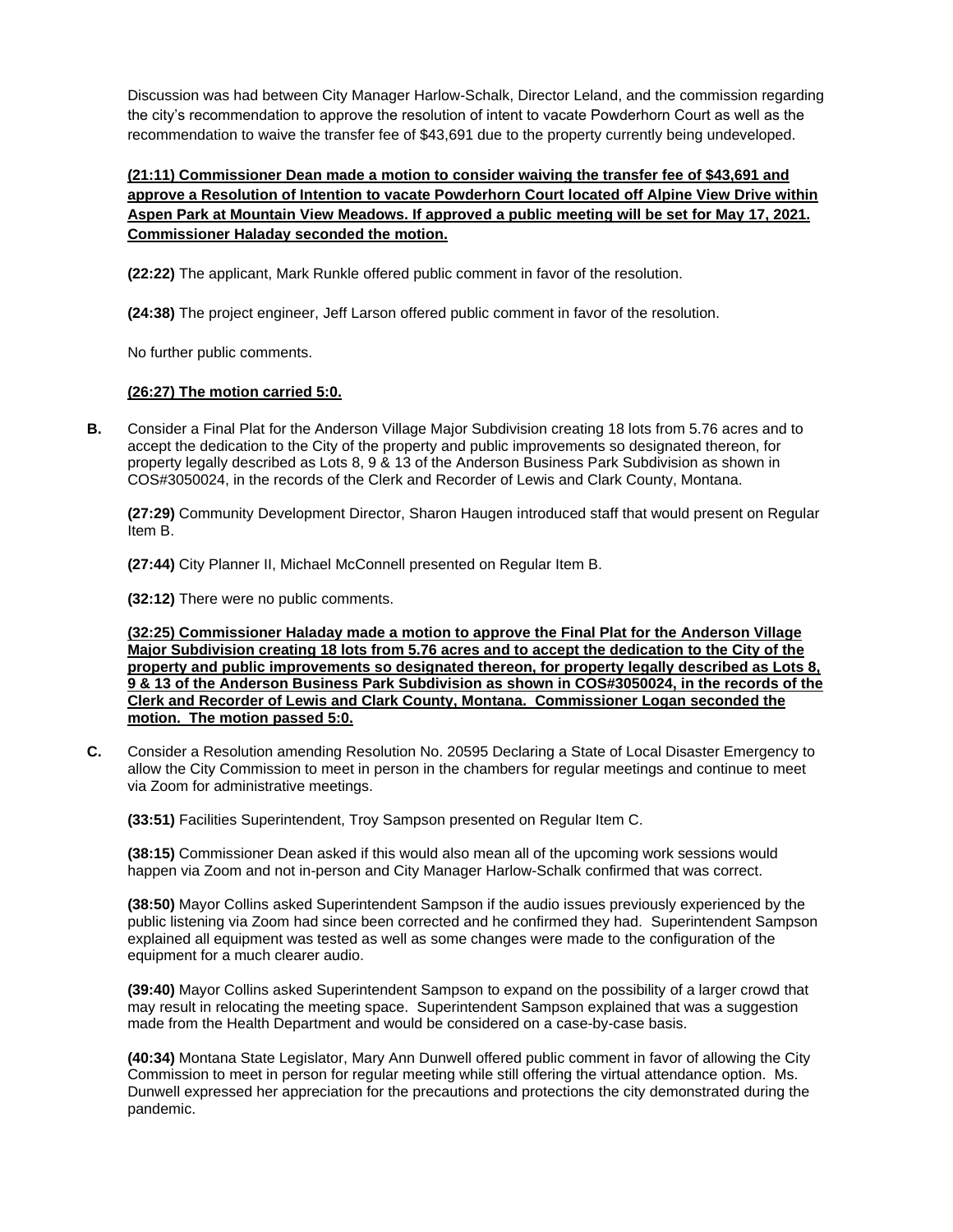**(42:52)** No further public comments.

**(43:04) Commissioner Dean made a motion to approve a Resolution amending Resolution No. 20595 Declaring a State of Local Disaster Emergency to allow the City Commission to meet in person in the chambers for regular meetings and continue to meet via Zoom for administrative meetings. Commissioner Logan seconded the motion. The motion passed 5:0.**

#### **Public Hearings**

**A.** Consider a Resolution amending Resolution No. 19818 that created Special Improvement Lighting District No. 222 to alter the boundaries by adding sixteen streetlights and to remove property in SLID No. 222 in the City of Helena, Montana.

**(44:17)** Finance Director, Sheila Danielson presented on Public Hearing Item A.

**(48:53)** Mary Ann Dunwell residing at 2811 Alexis Avenue offered public comment in favor of the resolution.

**(52:14)** Robert Brown residing at 2877 Vista Avenue offered public and written comment in opposition to the resolution.

**(55:45)** Owner of the Subdivision, Mark Runkle offered public comment in favor of the resolution.

**(59:12)** Kathryn Munro residing at 2771 Stacia Avenue offered public comment in opposition to the resolution.

**(01:01:15)** There were no further public comments. However, Clerk of the City Commission, Dannai Clayborn informed the commission she did receive one additional written comment from James Sorvo asking if there was data that supports the claim that streetlights reduce crime rates or vehicle accidents.

**(01:01:51)** Commissioner Dean asked if the proposed lights also met the Dark Skies Ordinance, and city staff could not confirm if they did at that time and offered to look into the matter further.

**(01:03:07)** Mark Runkle confirmed after running tests with Northwestern Energy, the LED lights included screens that cut the light off just at the edge of the sidewalk.

**(01:04:09)** Commissioner Logan questioned if an adjustment could be made for those property owners who voiced concern about being included in the assessment but would not benefit from it. City Manager Harlow-Schalk explained her team did conduct a review on the appropriate method of assessment calculation, however whether or not property owners benefited from that assessment was not included in the calculation. Director Danielson confirmed the calculation used was the same used for all light districts in the City of Helena which is based on the proportionate square footage that the parcel owner has.

**(01:06:43)** Discussion was had between Commissioner O'Loughlin and Director Danielson regarding the internal process for routing public comments, whether they were distributed prior to the meeting, and how staff could distribute comments prior to future meetings.

**(01:08:31)** Commissioner O'Loughlin asked Mark Runkle to confirm if condos were assessed differently than single-family properties and he confirmed they were.

**(01:10:41)** Commissioner Haladay asked if the city dealt with streetlighting on private drives and Director Danielson confirmed private drives can petition to the city to have streetlights installed. Commissioner Haladay added further comment regarding the complexity of assessing condos.

**(01:14:00)** City Manager Harlow-Schalk concurred with Commissioner Haladay's comments and stated the City Attorney could provide greater detail in a summary at a later time should the commission desire it.

**(01:15:07) Commissioner O'Loughlin moved to approve a Resolution to amend Resolution No. 19818 that created Special Improvement Lighting District No. 222 Amend SILD No. 222 to add sixteen (16) additional lights to the assessment area and remove property known as Tract 2-A-2, Property ID No.**